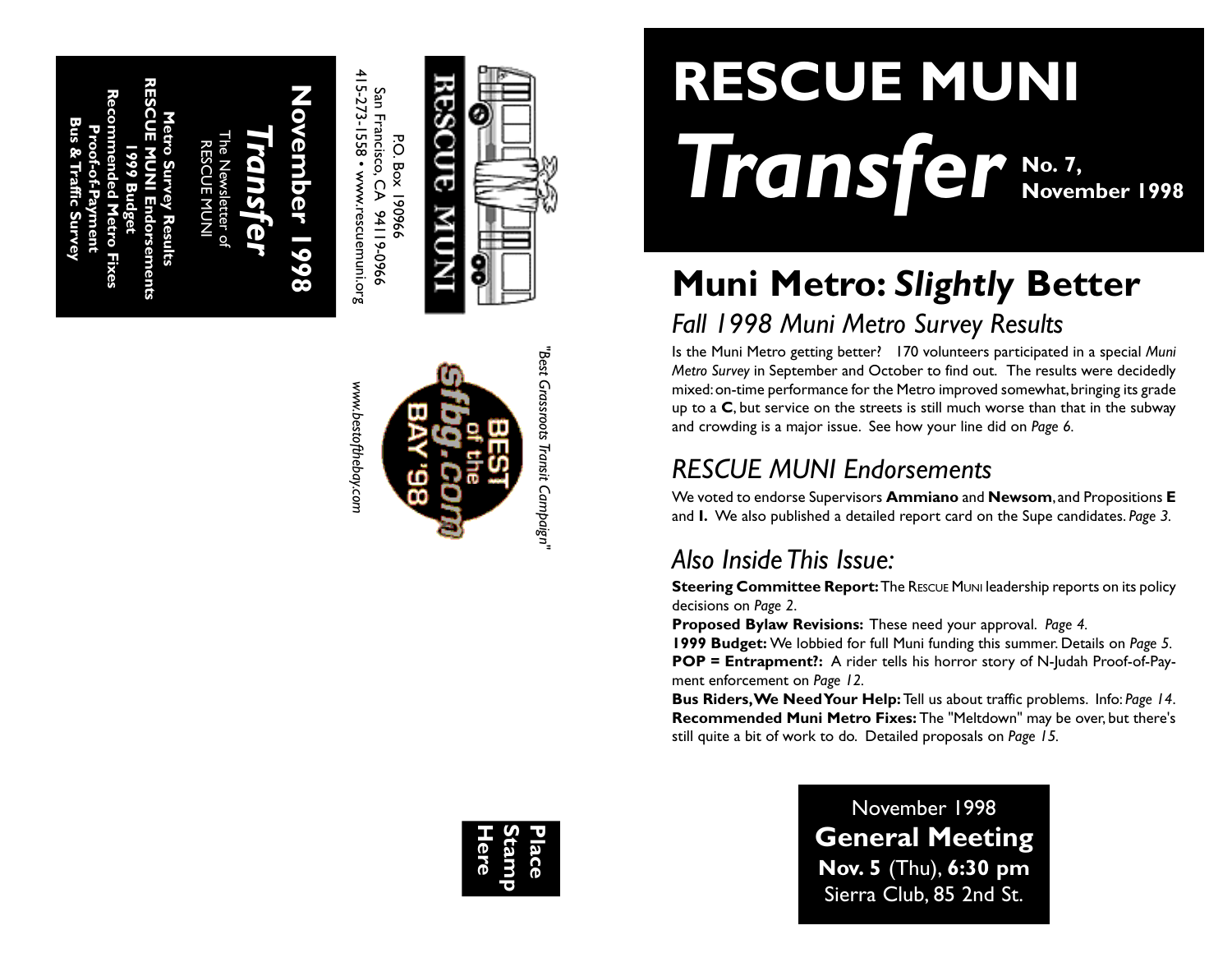## **Steering Committee Report**

*Ken Niemi tells us about RESCUE MUNI's policies decided in October 1998*

The **Steering Committee** has<br>approved the following positions as RESCUE MUNI policy since the last General Meeting.

In accordance with the Bylaws none of the following are RM policy unless consented to by the General Membership. We will discuss these, as well as the **Bylaw changes** listed on Page 4, at the **November 5 General Meeting.**

The General Meeting will be held at **6:30 p.m.** (note the time) at the Sierra Club, which is at **85 Second Street** between Market and Mission. Agenda iitems include:

- Metro Survey Report
- Bylaw Revisions (Page 4)
- G-Line to Golden Gate Park
- Metro "Quick Fix" Proposals
- Volunteer Opportunities

(1) Embarcadero-based transit supervisors should treat outbound J's, K's, and M's as interchangeable lines such that the appropriate order and balance in service is maintained at all times.

(2) Two-car trains are the preferred mode of operation.

(3) Proof-of-Payment should be implemented Metro-wide.

(4) Vastly improved communication regarding proof of payment is needed. An example is large signs on all doors of streetcars telling riders using cash or tokens to board the first car or risk a significant fine. Riders with Fast Passes or transfers should board the second car to balance the load.

(5) The terminus of the N-line should be Embarcadero Station and a one-car shuttle from Castro to Caltrain should be started*.*★

### *Transfer*

the newsletter of RESCUE MUNI November 1998 - No. 7

Editor: Howard Strassner Assistant Editor: Ken Niemi Designer: Andrew Sullivan Ass't Designer: Dennis Isner Contributing writers: Ken Niemi, Howard Strassner, Andrew Sullivan, Daniel Murphy *Transfer* is published (roughly) quarterly by RESCUE MUNI, P.O. Box 190966, San Francisco, CA 94119-0966. Yearly membership dues are \$15 (\$5 for limited income). First-class postage paid

at San Francisco, Calif. POSTMASTER: Send all address changes to *Transfer*, RESCUE MUNI, P.O. Box 190966, San Francisco, CA 94119-0966. © 1998 RESCUE MUNI RESCUE MUNI (Riders for an Efficient, Safe, Consistent, Utilized, and Expeditious Muni), founded 1996, is a volunteer-run, not-for-profit transit riders' association.

Hot line: **415-273-1558** *www.rescuemuni.org* transit1@rescuemuni.org

## **Membership Form**

### **We need YOU to help us Rescue Muni.**

Join us by mailing this form to P.O. Box 190966, San Francisco, CA 94119-0966.

| Name:                                 | <b>Membership category:</b>                                              |
|---------------------------------------|--------------------------------------------------------------------------|
|                                       | \$5 Limited Income                                                       |
| <b>Address:</b>                       | \$15 Basic<br>\$40 Sustaining                                            |
|                                       | $\frac{1}{2}$ \$100 Contributing                                         |
|                                       |                                                                          |
| <b>Phone:</b>                         | Other: \$                                                                |
| Fax:                                  |                                                                          |
| Email:                                | RESCUE MUNI may from time to time<br>publish membership lists with names |
| Muni lines you ride:                  | only (no phone numbers or ad-<br>dresses). May we publish your name      |
| # riders in your household:           | only as a member? Y N                                                    |
| <b>I</b> would like to volunteer! Y N | Signature:                                                               |

### **Executive Committee**

Chair: Ken Niemi Vice-Chair: Richard Mlynarik Membership Sec'y: Daniel Murphy Recording Sec'y: Howard Strassner Corresponding Sec'y: Eric Carlson Treasurer: Joan Downey Coordinators: Charlotte Breckenridge, David Pilpel, Andrew Sullivan

#### **Steering Committee**

Chair: Andrew Sullivan Vice-Chair: Daniel Murphy Charlotte Breckenridge, Eric Carlson, Joan Downey, Richard Mlynarik, Ken Niemi, David Pilpel, Howard Strassner

**Standing Committees**

**Muni Metro**: addresses scheduling and reliability of Muni's light rail lines. Meets second Wed. of every month, 6 p.m., at the Sierra Club, 85 Second St., 3d floor (chair: Howard Strassner, 661-8786, ruthow@juno.com)

**\_\_\_\_\_\_\_\_\_\_\_\_\_\_\_\_\_\_\_\_\_\_\_\_\_\_\_\_**

#### **Other Committees/Initiatives**

**Bus Service** (chair: Luanne Schulte, 642-1969) **Membership** (chair: Daniel Murphy, 665-4074, daniel@well.com) **Surveys** (chair: Andrew Sullivan, 673-0626, andrew@sulli.org) Any member may form a committee. If it meets at least four times per year, the committee may request appoitment of a representative to the Steering Committee, the policy-making body of RESCUE MUNI.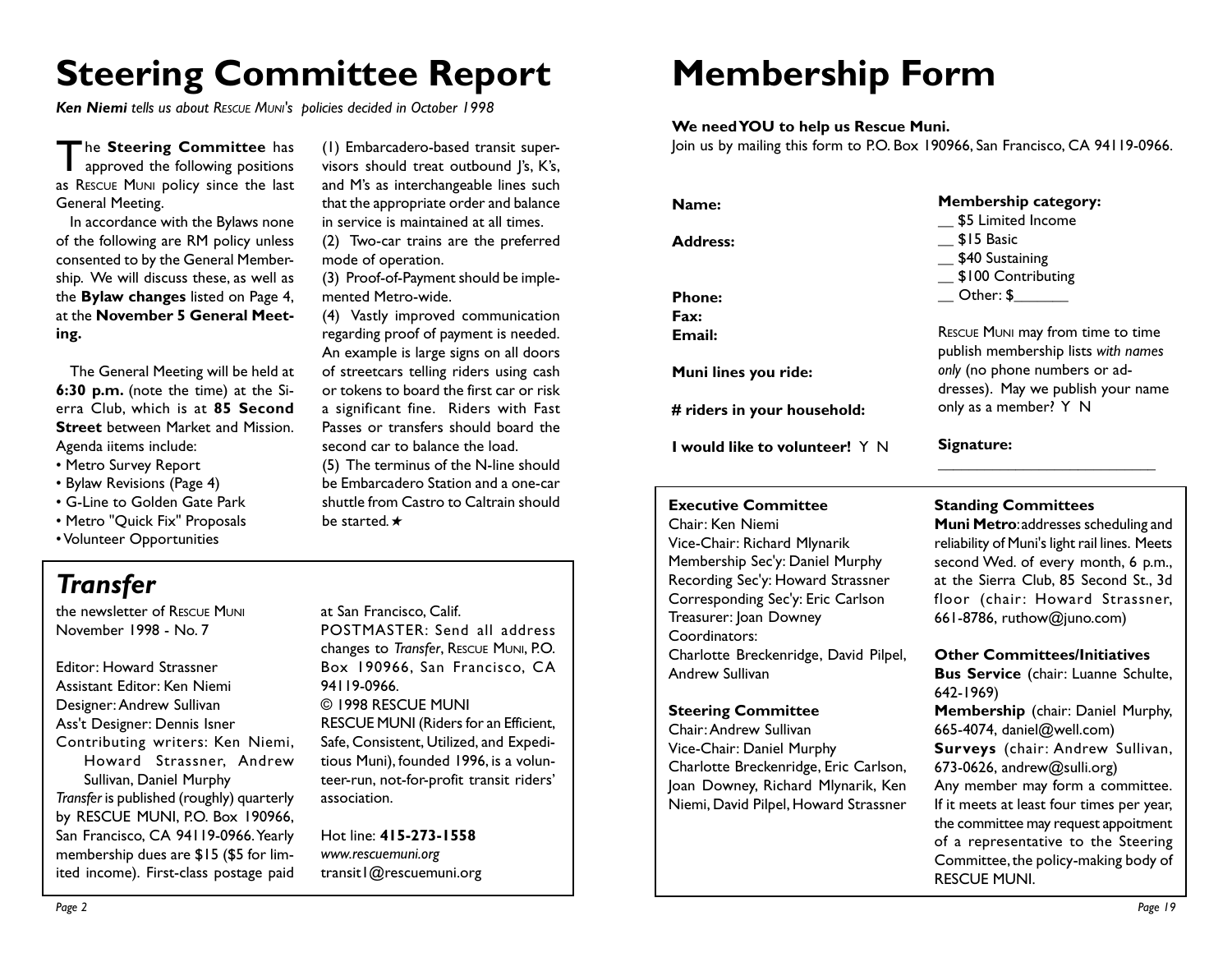### **Life on Other Transit Systems**

*Ken Niemi asked friends from elsewhere in the Bay Area how long their commute takes, and whether they get a seat. The facts speak for themselves...*

| City           | Mode                         | Min.<br>time | Avg.<br>time | Max.<br>time | Distance Seat?<br>(miles) |        |
|----------------|------------------------------|--------------|--------------|--------------|---------------------------|--------|
| Rockridge      | Walk/AC                      | 15           | 17           | 25           | 10                        | 98.0%  |
| N. Berkeley    | <b>Walk/BART</b>             | 35           | 40           | 60           | 12                        |        |
| <b>Benicia</b> | VanPool                      | 40           | 45           | 50           | 33                        | 100.0% |
| El Sobronte    | Drive/BART                   | 40           | 45           | 55           | 26                        | 100.0% |
| Albany         | <b>AC Transit</b>            | 45           | 50           | 65           | 12                        | 99.9%  |
| Pleasant Hill  | VanPool                      | 45           | 50           | 60           | 26                        | 100.0% |
| Fremont        | Drive/BART                   | 60           | 65           | 105          | 45                        | 100.0% |
|                | Mountain View Drive/CalTrain | 70           | 75           | 100          | 36                        | 100.0% |
| Palo Alto      | CalTrain/Muni                | 75           | 80           | 100          | 33                        | 100.0% |

### **November 1998 Transit Calendar**

*We know the Fall 1998 calendar is right there on your fridge. But just in case it fell off during the fall cleaning, November events are listed here:*

| I 1/3        | Election Day - Don't forget to vote!                |              |
|--------------|-----------------------------------------------------|--------------|
| 11/5,        | <b>RM General Membership Meeting</b>                | Sierra Club  |
| 6:30 PM      | Planned topics:                                     |              |
|              | L. "G" line streetcars to Golden Gate Park          |              |
|              | 2. Progress report on Muni "improvements" to Metro: |              |
|              | ATCS, turnback, Breda cars, E line, POP, etc.       |              |
| 11/10, 5PM   | <b>Public Transportation Commission</b>             | 401 Van Ness |
| $11/11.6$ PM | <b>RM Metro Committee</b>                           | Sierra Club  |
| 11/16, 6PM   | <b>RM Executive &amp; Steering Committees</b>       | Sierra Club  |
| 11/24, 5PM   | <b>Public Transportation Commission</b>             | 401 Van Ness |
|              |                                                     |              |

### *Dress for success!*

Studies show that frequent wearing of the RESCUE MUNI t-shirt improves *your* personal on-time performance. Order now at **www.rescuemuni.org.**



## **Fall 1998 Endorsements**

*Daniel Murphy has tips on whom, and what, to vote for on November 3*

RESCUE MUNI members gathered to evaluate candidates for the Board of Supervisors on October 1st, and voted to endorse incumbents Tom Ammiano and Gavin Newsom. Members also backed Proposition E, an alternative plan for replacing the Central Freeway, and Proposition I, which backs a study of rail lines on the Bay Bridge.

Seven candidates for supervisor attended the forum. In addition to Ammiano and Newsom, members heard from Supervisors Amos Brown and Mark Leno, challengers Denise D'Anne, Jim Reid, and Rose Tsai, and a representative from Donna Casey's campaign. Ammiano and Newsom each got 83% of the vote; no other candidate got more than one-third.

In addition to voting on endorsements, attendees rated candidates on an A-F scale (just like we grade service on Muni lines) in several categories. Below are the average grades in each category, as well as the overall averages.

Members backed Proposition E and Proposition I by an overwhelming majority, as recommended by the RESCUE MUNI Steering Committee.

RESCUE MUNI received wide press coverage for its endorsement night; both daily papers and several local TV stations covered the outcome. Not long afterward, Supervisor Gavin Newsom appeared on Mornings on 2 in a RESCUE MUNI t-shirt. ★

| Regular<br>rider? | Know-<br>ledge of<br>Muni | Muni<br>policy | Record<br>on Muni<br>issues | Indepen-<br>-dence | Overall<br>eval | <b>OVERALL</b><br><b>AVERAGE</b> |
|-------------------|---------------------------|----------------|-----------------------------|--------------------|-----------------|----------------------------------|
| А-<br>$C+$        | B+<br>А-                  | B+<br>А-       | B+<br>B+                    | А-<br>в            | B+<br>B+        | $B+$<br>B+                       |
| в                 | C+                        | B-             | C+                          | B+                 | $C+$            | в.                               |
| C                 | $C+$                      | $C+$           | C                           | C                  | $C+$            | $C+$                             |
| C                 | $C+$                      | B-             | D+                          | $B+$               | $C+$            | $C+$                             |
| D                 | $C-$                      | C              | D+                          | C                  | D+              | $c-$                             |
| D-                | D+                        | D+             | D                           | В-                 | D+              | D+                               |
| F                 | D+                        | D+             | $C-$                        | D                  | D               | D                                |
|                   |                           |                |                             |                    |                 |                                  |

*Also:* **YES on E** (Central Freeway Alternative) YES on I (Study Rail on the Bay Bridge)

**Don't forget to VOTE on November 3!**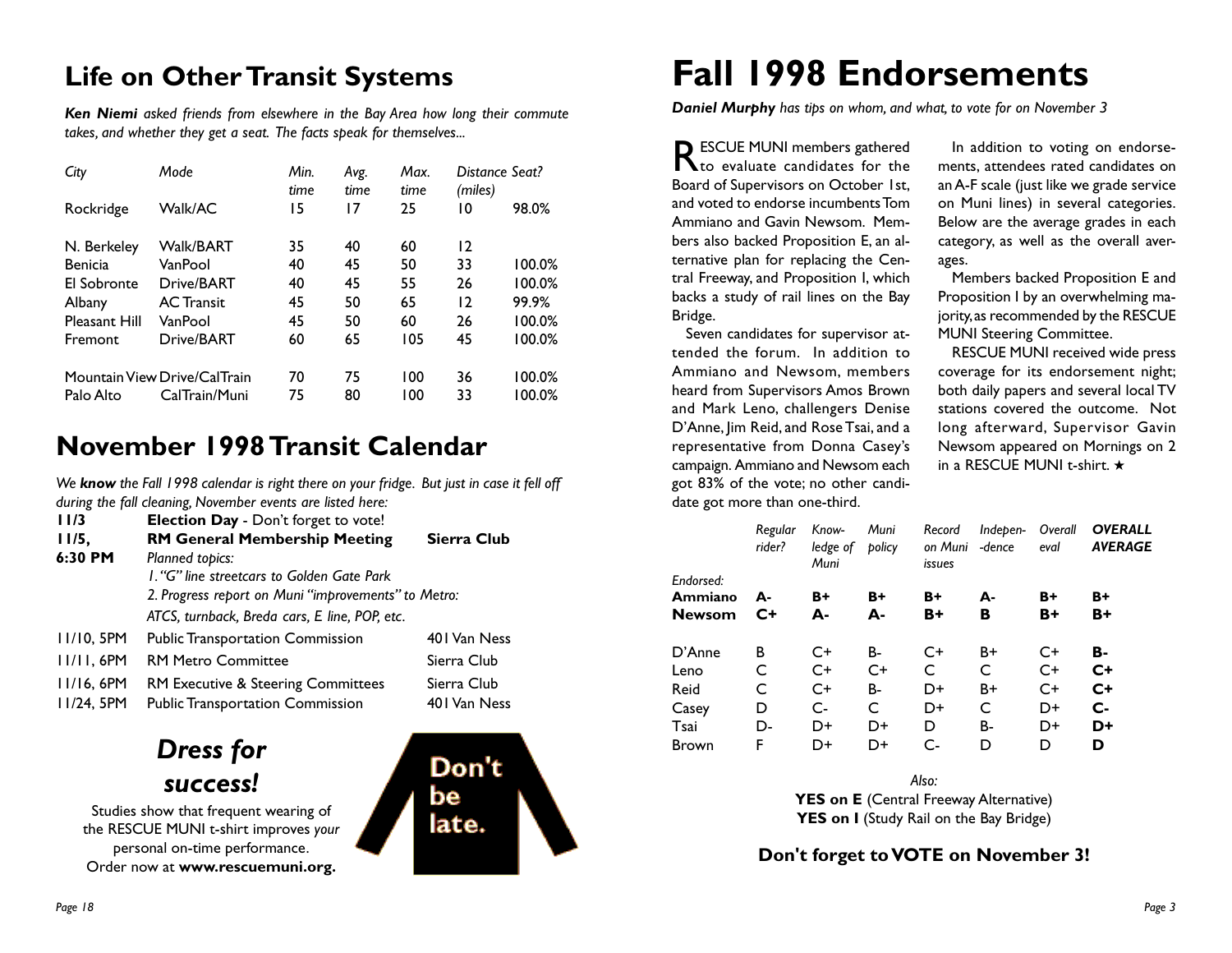## **Proposed Bylaw Revisions**

*Howard Strassner describes proposed changes in RESCUE MUNI's rules*

The following are bylaw revisions approved by the RESCUE MUNI Executive Committee and submitted to the membership for approval. Members will have the opportunity to approve or reject these at the General Meeting on November 5.

Most of the recommendations correct our original extreme limitation on voting. Our original restrictions were written to prevent special issue voters from exerting too much influence on RM. With the revisions: Every member can vote by mail for Executive Committee (Excom), Steering Committee (Steercom), and Bylaw changes; Every Member present at a General Membership Meeting can vote for the above and Endorsements and Policy Positions; Active Members can also vote by mail on the latter; We have a provision for tie votes for Excom and Steercom elections; and a Standing Committee can nominate any RM Member for election.

#### NOTATION: deletion (addition)

IV - 3. Steercom endorsements of candidates for public office or ballot initiatives shall not be final until ratified at a General Membership meeting by a vote of no less than two thirds of the Members eligible to vote (voting) in accordance with  $\sqrt{H - 2}$  (VIII -3).

VI - 4. Standing Committees may name any one of their members to the

Steercom. Standing Committees may nominate any of their members RM Member as (a) candidates for elected Excom and Steercom seats.

VII - 2. Current , present Members who attended at least one prior General Membership meeting during the past year, may vote. Active Members may vote by mail-in ballot or at the meeting (for Excom and Steercom members and Bylaw Amendments. In the event of a tie the tied candidates will all be considered as elected.)

VIII - 2. The Excom and Steercom shall provide a written report of all of their actions taken during the last quarter, as a consent calendar, before each meeting. All actions of the Excom (except for meeting schedules) and (all) Steercom (policy positions) are subject to override at the next General Membership meeting if a majority of those eligible to vote (voting), in accordance with  $\overline{VH}$  - 2. (VIII - 3.), object.

(VIII - 3. Current, present Members may vote. Active Members may vote by mail-in ballot or at the meeting.)

X -1. c) The proposed Amendment shall be adopted after approval by two-thirds of the Members, eligible to vote (voting) in accordance with VII-2., at a General Membership Meeting called with the published Amendment on the agenda, after two weeks' notice, including printed or electronic distribution.

more investigation is necessary before we can recommend particular action. Because these lines travel out away from the Muni Metro "barn" at Balboa Park, it becomes difficult in terms of scheduling to change operators as they would often end up going on overtime or not getting a mandated break due to safety laws. But we do feel that Muni can be do much better simply because the current performance is so poor. If Muni cannot practically eliminate bunching and gaps on the Metro system where it is isolated from traffic congestion and transit supervisors are already present, how can it ever improve the poor performance by buses and electric trolleys?

*A proposed fix for crowding*

The serious crowding problems described in the Metro Survey report are caused by a lack of streetcars that can work in the tunnel using the new train control system. Muni has about two dozen or so old streetcars (the orange and white Boeings) which have not been converted to use the Advanced Train Control System (ATCS). Muni has pulled these trains out of service as putting them in the tunnel caused more problems, i.e., the Metro Meltdown, than they were worth.

However, Muni has not given us an adequate explanation of why these streetcars cannot be operated on the street. RES-CUE MUNI will continue to investigate this situation as those 20 or so Boeings are the only hope in the short term to reduce extreme and unacceptable crowding. We will have to wait until January and February to have a significant increase in the number of Breda streetcars available from the manufacturer as they are produced at a steady monthly rate.

As we wait for those new streetcars, which would only help service if Muni kept all Boeings that work with ATCS in operation instead of retiring any of them, RES-CUE MUNI believes that Muni can do a little better by no longer sending two-car trains to CalTrain. We are in a crisis situation through this winter; wasting a two-car train on a route where there is very little rela-

tive ridership is not acceptable. The Metro tunnel is incredibly crowded and a Castro shuttle can help alleviate some of that overcrowding and finally make use of a turnback that has sat there unused since the early 1990's when it was built at great inconvenience to Metro riders and at significant cost. We also feel that this shuttle would increase reliability for CalTrain riders since the shuttle would not be subject to variables on the surface which the N-Judah faces after it leaves the subway tunnel at Church and Duboce. ★

*A "no-excuses" budget" from page 5* by the Association of Bay Area Governments (ABAG). It illustrates how Muni riders have paid an historically high inflation-adjusted Fast Pass cost compared to the Muni budget. If the Fast Pass continues at \$35 through the end of this year (through most of 1999), this relationship will return to the level seen through most of the 1980's.

But the real question remains the relative value of the service riders are receiving for the cost compared to the 1980's and early 1990's. We continue to hear from members that Muni service, even on the buses which were not affected by the Muni Metro Meltdown late this summer, is not yet anywhere close to the level of reliability provided in the mid-1980's to early 1990's. Riders have paid far higher fares in real terms in the 1990's but received far less in service than in the 1980's when fares were lower. This is why we continue to push for enforceable service standards and accountability at Muni.

*RESCUE MUNI would like to thank the CCSF Controller's Office for the budget information and member Steve Marino for the historical Fast Pass information. Take a look at ourweb site for a pictorial review of the Fast Pass - and its fare increases over the years.* ★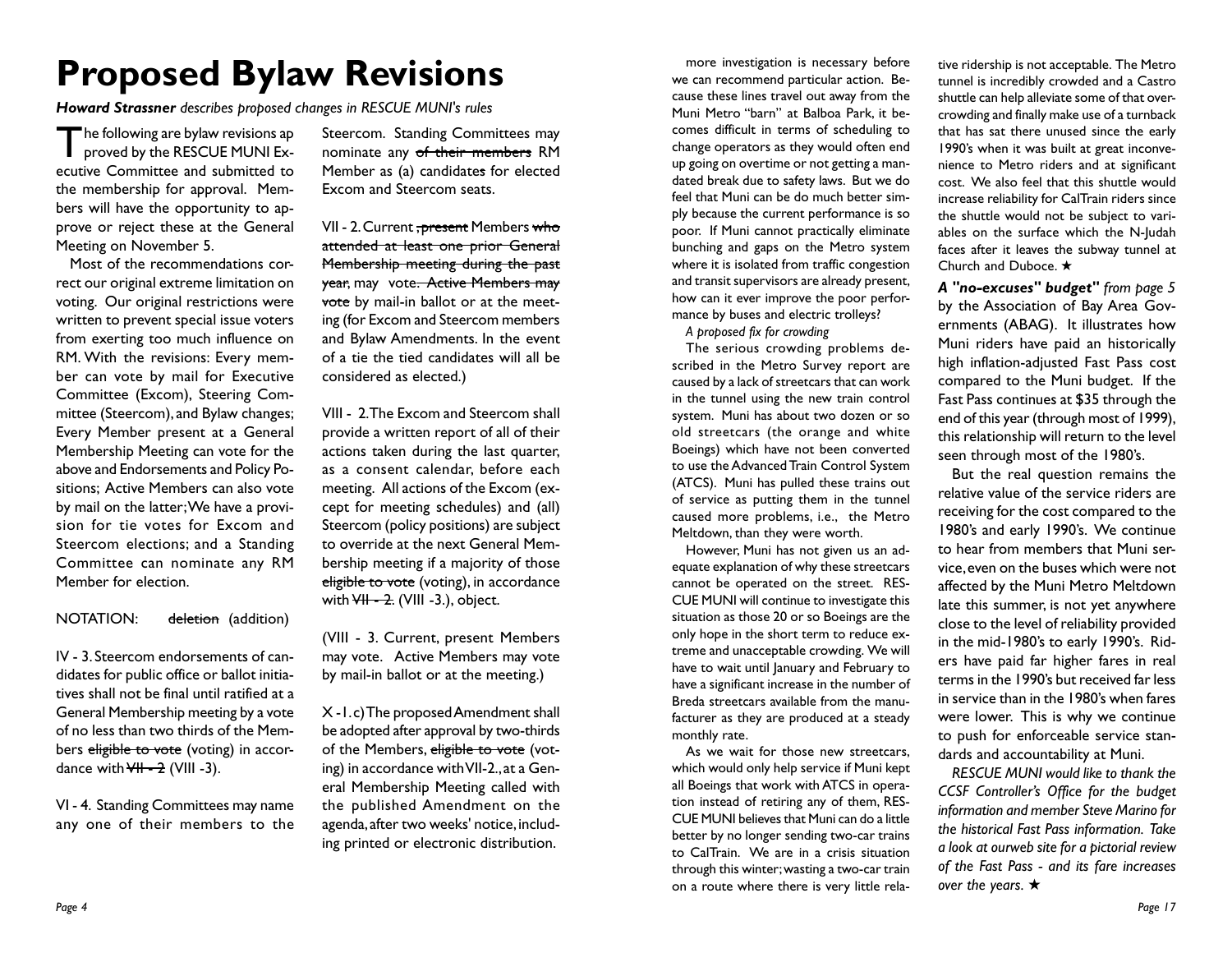specific train. Add on variations in travel time and the amount of time one needs to commit just to move around our very small city using a Metro system that faces little if any street traffic congestion problems.

RESCUE MUNI once again asks Muni to improve its supervision over the Metro cars as they leave Embarcadero Station. We believe that the transit supervisor there should be able to make all decisions regarding car designations and that any changes necessary to keep the cars running in order should be made as the cars enter the station going inbound and that NO changes should be made to outgoing cars at West Portal Station as all changes should have been made at Embarcadero. Riders depend on the announcements of the ultimate destinations of the cars and make real-time choices. Muni causes significant problems for riders by changing car destinations at West Portal Station. By the time cars come out of the Muni Metro Turnback (MMT) going outbound they should be in the proper sequence as balanced by service levels per line.

improve on-time performance for the J-Church, K-Ingleside, and M-Ocean View lines by continuous re-designation of these cars as they come into Embarcadero Station. These three lines have very similar travel times and all go to Balboa Park Muni Station. Therefore, Muni should be able to treat these three lines as a joint Metro operation for staffing purposes. In Table 2 are examples of the terrible performance among these three lines as observed by RESCUE MUNI platform volunteers.

Clearly, Muni allowed riders on each of these three lines to suffer from unacceptable wait times while sending more than a sufficient number of cars on the other two lines. Even during the situation when the wait between cars on a particular line was only 11,12, or 14 minutes, Muni's sending four to six cars on the other two lines during this period resulted in wasted capacity: we paid operators to travel on lines where there served practically no one versus improving the quality of the ride for others.

RESCUE MUNI is also extremely concerned about the variation in service on the L-Taraval and N-Judah lines. However,

In particular, we expect that Muni can

#### *Table 2: J-K-M Management*

**9/16: 7:01-7:38 PM** 37 min between K's; 5 J's & only 2 M's went by **9/16: 7:52-8:12 PM** 20+ min between J's; 4 M's & 2 K's went by **9/17: 9:15-9:37 PM** 22+ min between M's; 2 J's & 2 K's went by **9/18: 8:08-8:36 PM** 26 min between J's; 2 M's & 2 K's went by **9/18: 8:24-9:00 PM** 36 min between K's; 2 M's & 3 J's went by **9/21: 10:37-11:03 AM** 26+ min between M's; 3 K's & 2 J's went by **9/21: 10:46-11:14 AM** 28 min between J's; 3 M's & 2 K's went by **9/21: 10:59-11:37 AM** 38 min between K's; 4 M's & 4 J's went by **9/21: 11:25-11:37 AM** 12 min between M's; 3 J's & 1 K went by **9/22: 7:15-7:29 PM** 14 min between J's; 4 M's & 2 K's went by **9/22: 7:29-8:03 PM** 34 min between J's; 3 M's & 2 K's went by **9/22: 7:48-8:24 PM** 36 min between K's; 3 M's & 4 J's went by **9/22: 7:53-8:21 PM** 28 min between M's; 3 J's & 0 K's went by **9/22: 8:21-8:47 PM** 26 min between M's; 3 J's & 2 K's went by **9/22: 8:38-8:56 PM** 18 min between J's; 2 M's & 2 K's went by **9/24: 8:16-8:27 PM** 11+ min between M's; 4 |'s & 1 K went by **9/24: 8:22-8:43 PM** 21 min between K's; 5 J's & 3 M's went by **9/29: 5:45-6:14 PM** 29 min between K's; 3 J's & 2 M's went by **9/29: 6:14-6:42 PM** 28+ min between K's; 3 J's & 1 M went by **9/30: 5:04-5:24 PM** 20+ min between J's; 2 M's & 2 K's went by

## **A "No Excuses" Budget**

*Ken Niemi describes our successful lobbying efforts on Muni's budget for 1999*

RESCUE MUNI members spoke out during public comment hearings this summer in support of fully funding the Mayor's budget request for Muni for the 1998-1999 budget year. But in keeping with our demand for accountability, they added the twist that Muni must report back to the board and people of San Francisco on a regular basis during the year on how Muni service is improving with the significant budget increase.

We also met with staff of Board of Supervisors to follow through on our positions. We won on both issues with full funding of the Mayor's and a requirement for quarterly reporting to the Board of Supervisors on results. We will closely monitor these reports to insure that Muni is reporting improvement in outputs, not just inputs. For example, Muni will continue to increase the number of transit supervisors out on the streets. Is bunching reduced? We hope so but will be watching!

RESCUE MUNI would also like to thank the members who showed up early that Saturday morning for the Board of Supervisors' Finance Committee public comment hearings and joined Steering Committee members Andrew Sullivan and Ken Niemi. Unfortunately, the Finance Committee was hearing comment on the entire city budget all in one day without a pre-announced order. Muni ended up coming towards the end so only Andrew and Ken were able to devote their Saturday to wait out their turn at City Hall.

Below is a chart showing in constant 1999 as adjusted using Bay Area price data dollars (using an estimated inflation rate for 1998 and 1999) posted

*Continued on page 17*

#### **Muni Total Budget (\$ million) and Fast Pass (\$) in 1999 dollars**



*Page 16*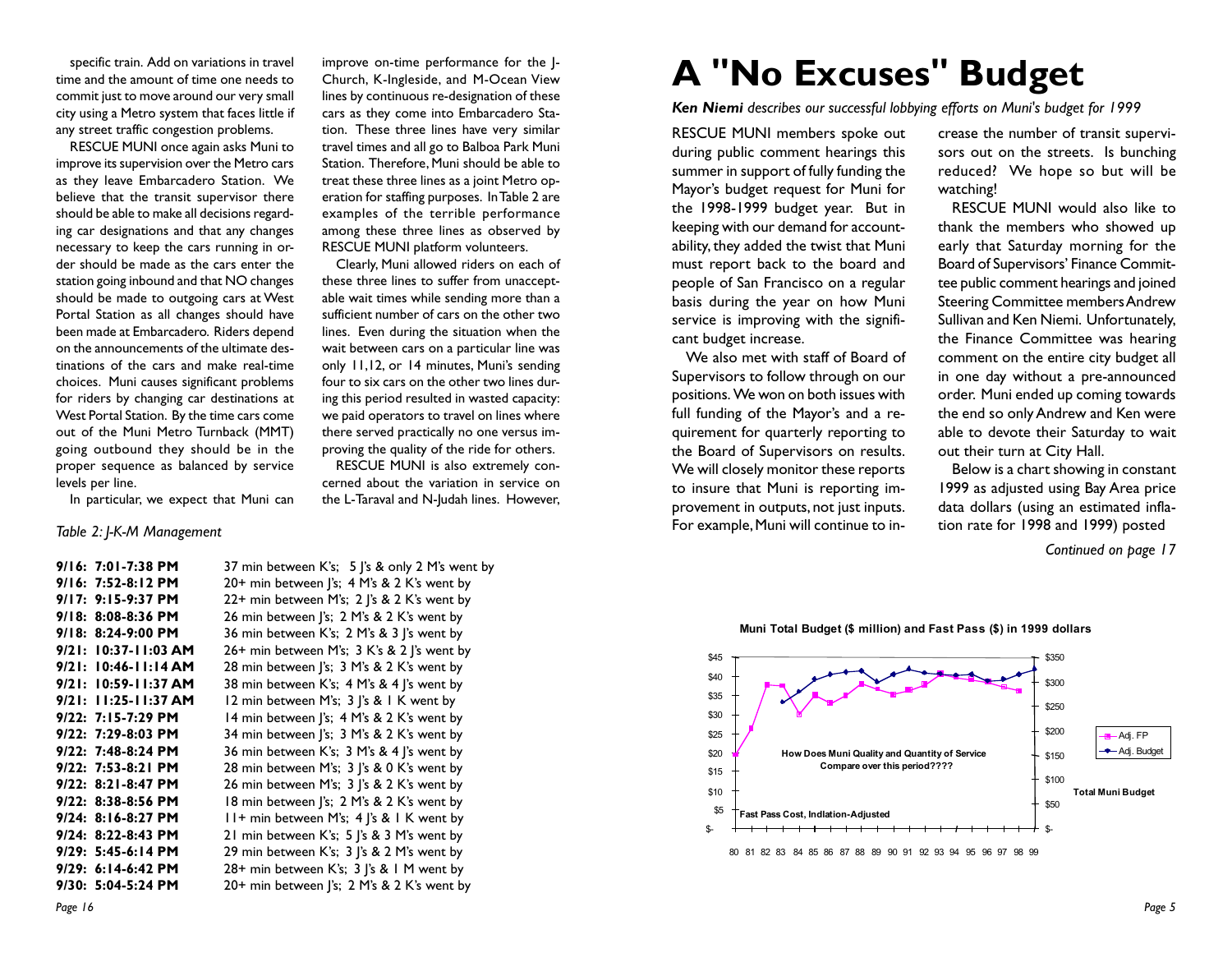### **Muni Metro Survey Results**

#### *Is Muni Metro getting better? Andrew Sullivan tells all.*

The performance of Muni Metro, San Francisco's streetcar system, has come under increased scrutiny this fall as the Municipal Railway has implemented major changes to its operations. In August, the railway turned on its long-delayed, \$70 million Advanced Train Control System to automate the operations of streetcars in the tunnel, extended N-Judah service to CalTrain, and began proof-of-payment fare collection, all on the same day; the resulting "meltdown" caused major delays and brought Muni under an intense media spotlight. Since mid-September, however, Muni has claimed that the system is now more reliable than before ATCS was installed. Rescue Muni conducted a special **Metro Survey** this fall to find out if these claims are accurate.

The results of our survey were decidedly mixed. **Muni Metro showed some improvement in on-time performance.** The Metro system as a whole, and most streetcar lines, delayed our participants somewhat less often than in the spring. No line performed better than it did in our first survey in February 1997, however, and the grades assigned continue to describe a system that is quite unreliable. In addition, we found that **riders experience unacceptable levels of crowding** far too often, and that travel

times are quite inconsistent, particularly in the tunnel.

Survey participants experienced delays **28%** of the time, less than this spring's score of 35% but more than the 24% of riders delayed in 1997. This earned Muni Metro a score of **C**. Reliability was worse in rush hour, but again not as bad as it was in the spring, with **39%** of PM rush and **31%** of AM rush riders experiencing delays. As we have noted before, this means that riders who take Muni to work are delayed at least every other day, or every day if they transfer or use Muni for more than just commuting.

#### **Methodology**

This survey attempts to measure Muni Metro's reliability from the rider's perspective. For two weeks in September and October, volunteers recorded how long they waited for the streetcars that they used every day, and a few watched vehicles go by and recorded the headways. **170** volunteers recorded **1,896** separate vehicles, over twice the number of Muni Metro reponses in the spring and five times as many as in 1997.

For each ride, we calculated waiting time and compared it to the frequency advertised on Muni's street map posted at most

### **Proposals to Fix Muni Metro**

(5) We believe that the terminus of the Nline should be Embarcadero Station and that a one-car shuttle from Castro to Caltrain

*Improving On-time Performance:*

For those waiting for a specific train, the variation is atrocious and Muni has done little if anything to fix this problem. During RESCUE MUNI's platform observations, done on several evenings from the middle of September to the end of September at Embarcadero and Van Ness Stations, we saw transit supervisors on the platform with their clipboards just like our RM volunteers had. Yet we rarely saw any action taken to re-order the cars, even when there were long periods between cars on a particular line. Muni leaders have long made statements in public that once they had more transit supervisors working, we would see less bunching and gaps. Our platform survey results, shown in Table 1, suggest that

Simply put: if you need to be someplace on time, whether for a formal appointment like getting to work or a class or just to meet a friend or see a movie, you have to allow a wait time of two to three times the average headway (the time between trains) to be 95% sure it will arrive if you need a

should be started.

*Managing the Minutes*

this is not working yet.

*Ken Niemi describes how Muni can move beyond its return to mediocrity*

The worst of the Metro Meltdown **is over.** It was a terrible period that should not have been as bad as it was. The good thing for Muni and sad thing for riders is that, by contrast, today's service seems so much better. Yet, as Andrew Sullivan described in his report on the results of our special survey of Metro, service remains mediocre. In this article I will describe what RESCUE MUNI recommends and describe what we have learned from watching Metro service from the platform.

To summarize our positions, also listed in this month's Steering Committee Report: (1) We want Embarcadero-based transit supervisors to treat outbound I's, K's, and M's as interchangeable lines such that the appropriate order and balance in service is maintained at all times.

(2) We believe that two-car trains are the preferred mode of operation.

(3) We believe that Proof-of-Payment should be implemented Metro-wide.

(4) We believe that vastly improved communication regarding proof of payment is needed. An example is large signs on all doors of streetcars telling riders using cash or tokens to board the first car or risk a significant fine. Riders with Fast Passes or transfers should board the second car to balance the load.

*Table 1: Line Performance from Platform Observations (minutes; Embarc & VN)*

| route             | Fall 98 | Fall 98                                     | chg in | 2/98   | 2197   |                                       | time      |      |      | max obs average standard std dev. as  |         |
|-------------------|---------|---------------------------------------------|--------|--------|--------|---------------------------------------|-----------|------|------|---------------------------------------|---------|
|                   | % late  | grade                                       | % late | % late | % late |                                       |           |      |      | headway headway deviation% of average |         |
|                   | 33%     | D                                           | -10%   | 42%    | 22%    | L-Taraval Outbound                    | 5-7 PM 28 |      | 6.1  | 86%                                   |         |
| $IKLMN*1%$        |         | A                                           | N/A    |        |        |                                       | 7-9 PM 29 | 11.6 | 8.8  | 76%                                   |         |
| K                 | 33%     | D                                           | -9%    | 41%    | 27%    | N-Judah Outbound                      | 5-7 PM 19 | 9.2  | 5.5  | 60%                                   |         |
| KLM <sup>**</sup> | 22%     | C                                           | 6%     | 14%    | 7%     |                                       | 7-9 PM 36 | 8.5  | 7.2  | 85%                                   |         |
| L                 | 47%     | F                                           | -6%    | 53%    | 22%    | <b>J-Church Outbound</b>              | 5-7 PM 23 | 10.0 | 6.5  | 65%                                   |         |
| M                 | 38%     | D                                           | 6%     | 31%    | 30%    |                                       | 7-9 PM 34 | 9.5  | 8.0  | 84%                                   |         |
| N                 | 35%     | D                                           | -7%    | 42%    | 33%    | <b>K-Ingleside Outbound 5-7 PM 29</b> |           | 10.7 | 8.5  | 79%                                   |         |
| total             | 28%     | C                                           | $-8%$  | 35%    | 24%    |                                       | 7-9 PM 37 | 15.2 | 10.5 | 69%                                   |         |
|                   |         | * Subway between Van Ness & Embarcadero     |        |        |        | <b>M-Ocean Outbound</b>               | 5-7 PM 35 | 4.1  | 8.5  | 61%                                   |         |
|                   |         | ** Subway between West Portal & Embarcadero |        |        |        |                                       | 7-9 PM 33 | 12.5 | 9.4  | 75%                                   | Page 15 |
|                   |         |                                             |        |        |        |                                       |           |      |      |                                       |         |

| route             | Fall 98 | Fall 98 | chg in | 2/98   | 2/97   |
|-------------------|---------|---------|--------|--------|--------|
|                   | % late  | grade   | % late | % late | % late |
|                   | 33%     | D       | -10%   | 42%    | 22%    |
| JKLMN* I%         |         | A       | N/A    |        |        |
| K                 | 33%     | D       | -9%    | 41%    | 27%    |
| KLM <sup>**</sup> | 22%     | C       | 6%     | 14%    | 7%     |
| L                 | 47%     | F       | -6%    | 53%    | 22%    |
| M                 | 38%     | D       | 6%     | 31%    | 30%    |
| N                 | 35%     | D       | -7%    | 42%    | 33%    |
| total             | 28%     | C       | $-8%$  | 35%    | 24%    |
|                   |         |         |        |        |        |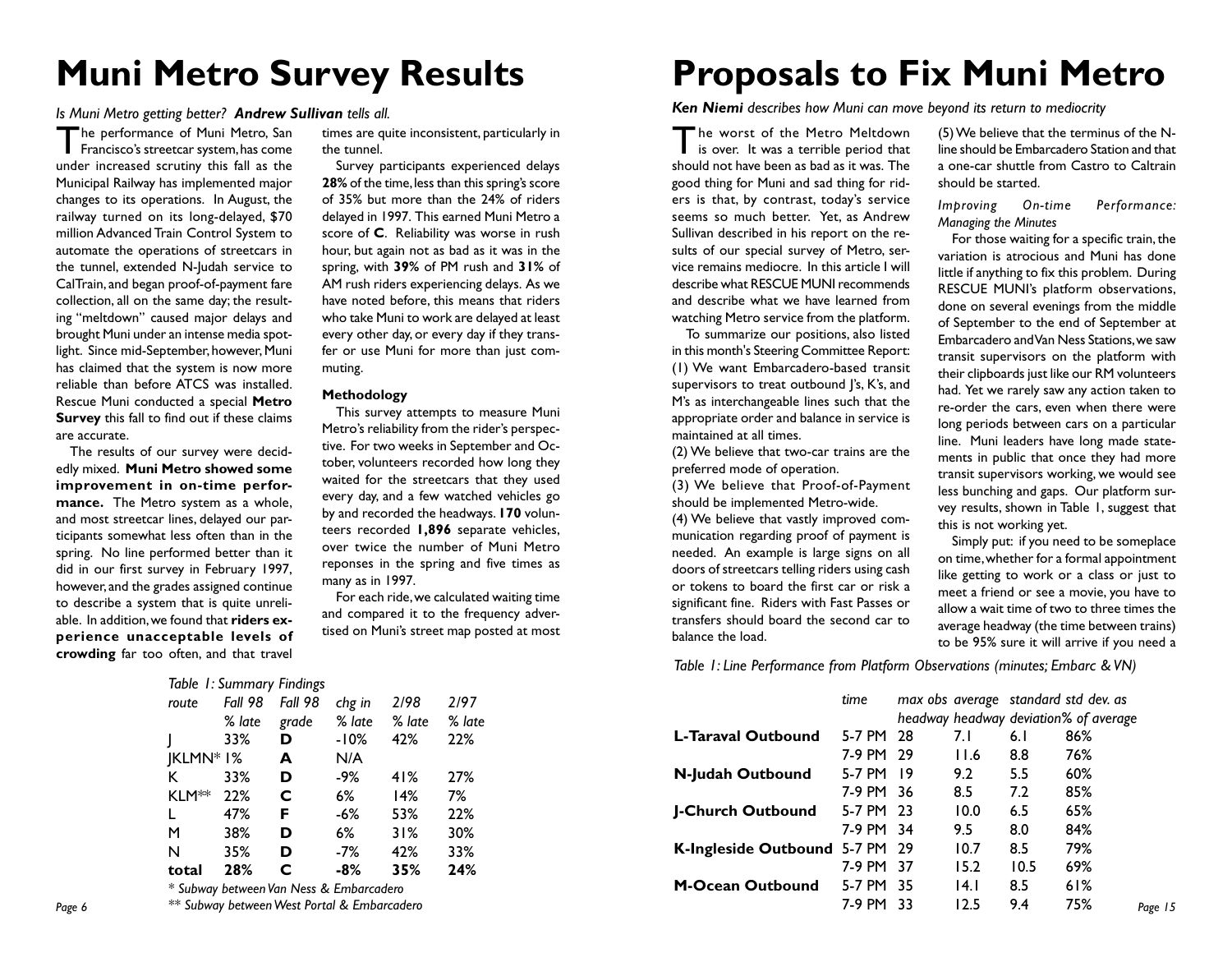## **Bus Riders: We Need Your Help**

on your line. Send us a note with specific traffic problems that your line faces and we'll bring them to the attention of Muni and the Department of Park-

*Please report these problems* when you observe them causing your line to be slower than it could be *(if they are not slowing down Muni, there's no need to*

(1) Violations of diamond lanes; (2) Repeated double parking;

extended diamond lane?

Mail your observations to:

route Muni line?

RESCUE MUNI Attn: Ken Niemi P.O. Box 190966 S.F., CA 94119-0966

(7) Other

Thanks!

(3) Bumps in the road that cause electric trolleys to slow considerably; (4) Traffic congestion...Need for a new/

(5) Traffic congestion: Need to re-

(6) Traffic congestion blocking intersection: Need Officer to direct traffic?

or send email to *rmkenniemi@aol.com.*

ing and Traffic.

*report them):*

*Ken Niemi needs your traffic and congestion reports*

In the last TRANSFER I called for RM<br>
members who notice traffic probn the last TRANSFER I called for RM lems affecting their bus lines to write in. This includes items such as regular double-parking or violation of transit diamond lanes, etc. We've received several thoughtful replies so far but need far more if we are going to have an impact to improve the bus lines. We also need broader activity on the part of bus riders in terms of committees to deal with the operation of their lines. In contrast Metro riders have met monthly in their committee and developed quite a list of observations as to how Metro service could be improved and RESCUE MUNI is meeting with Muni officials to push those ideas. Of course, RESCUE MUNI is also working on broader issues that effect both Metro and bus/trolley service. But those are longer-term improvements.

What can be done immediately is to get action on areas where traffic congestion, violation of diamond lanes, etc. can be taken. If you're a bus rider waiting for improvement on your line, please help us to help you and others

*Volunteers Needed!*

We need your help with the following projects:

• RESCUE MUNI needs to become a nonprofit corporation. We need a volunteer lawyer to help us determine the correct tax-exempt status and to fill out the paperwork.

• We need help laying out the *Transfer,* the Newsletter of RESCUE MUNI.

• We also urgently need a Fashions Coordinator to distribute our durable, colorfast, oh-so-modern "Don't Be Late" t-shirts.

*Page 14 Interested?* Call us at **273-1558,** or send email to *transit1@rescuemuni.org.*

stops. We calculated the percentage of riders delayed, the average waiting time, and the average normalized waiting time - waiting time over advertised frequency - for each line. For data collected by watching vehicles go by (537 observations), we used a system of weighted averages to calculate these metrics for a hypothetical rider arriving at random. We then assigned letter grades based on the percentage of riders delayed, and we compared these with the 1998 and 1997 Riders' Survey results.

To compare service in the tunnel with service on the street, we identified all rides taken just in the tunnel. Based on their origin and destination, we assigned over 800 trips to "JKLMN" (Van Ness-Embarcadero) and "KLM" (West Portal-Embarcadero) segments and compared wait times to the minimum posted frequency of the lines in question.

We also asked riders to record their destinations and the time they arrived there, and to measure maximum crowding on their ride based on a scale of 1 (empty) to 5 (crush-loaded). With the arrival data, we calculated average travel times for all trips taken, a selection of which are published here. We also compared the average travel time for all trips with the minimum recorded; the resulting ratio is a helpful if rather rough measure of the typical rider's expectation of enroute delays. The crowding data helped us identify routes and times of day that are overloaded and unreliable as a result.

#### **Key Findings**

*On-time performance*

In the fall of 1998, Muni Metro delayed passengers **28%** of the time. Of the **1,896** vehicles tracked, **519** had waiting times longer than the frequency advertised on the system map. This represents an improvement since the spring, when 251 of 712 rides (35%) were delayed, but is worse than in 1997, when 92 of 375 (24%) were.

The survey showed a striking difference between on-time performance in the tunnel and on the streetcar lines throughout

the city. While service between Van Ness and Embarcadero ran on time 99 percent of the time, earning a grade of **A**, the segment between West Portal and Embarcadero earned a **C** with 28% of riders delayed, and all above-ground lines were graded **D** or **F**. A major reason for this was out-of-order dispatching at Embarcadero, a very old problem noted by several volunteers.

As in the spring, the worst line in the Muni Metro system was the L-"Terrible", graded **F** with **47%** of riders delayed and the system's worst rating for average crowding. Poor as this grade was, this did represent a small improvement (6 percentage points) from February. The most-improved line was the J-Church, graded **D** with riders delayed 33 percent of the time; this was 10 percentage points better than in February. Most lines on the street (J, K, L, N) did show improvements in on-time performance since the spring. The J-Church was the most improved, by 10 percentage points; other lines improved by smaller margins. the M-Ocean View was the exception, continuing a worsening trend that began in 1997. (See Chart I on page 10 for details.)

Reliability also varied significantly by time of day. Muni Metro was much less reliable at rush hour, when it is the most crowded; **31%** of morning and **39%** of evening rushhour riders experienced delays, earning those periods a score of **D**. These time slots were significantly improved from the spring, however; the score for PM rush in particular improved from 57% to 39% late, probably as a result of the implementation of ATCS. (See Chart 2 for details.) Half again as many riders were delayed in the evening rush as were delayed during midday periods (25% delayed, graded C) or evenings and weekends (both graded B with 19% and 18% delayed, respectively).

#### *Crowding*

*Page 7* Participants also rated crowding on the streetcars and travel times. Crowding was particularly pronounced at rush hour and on the segments in the tunnel; in the evening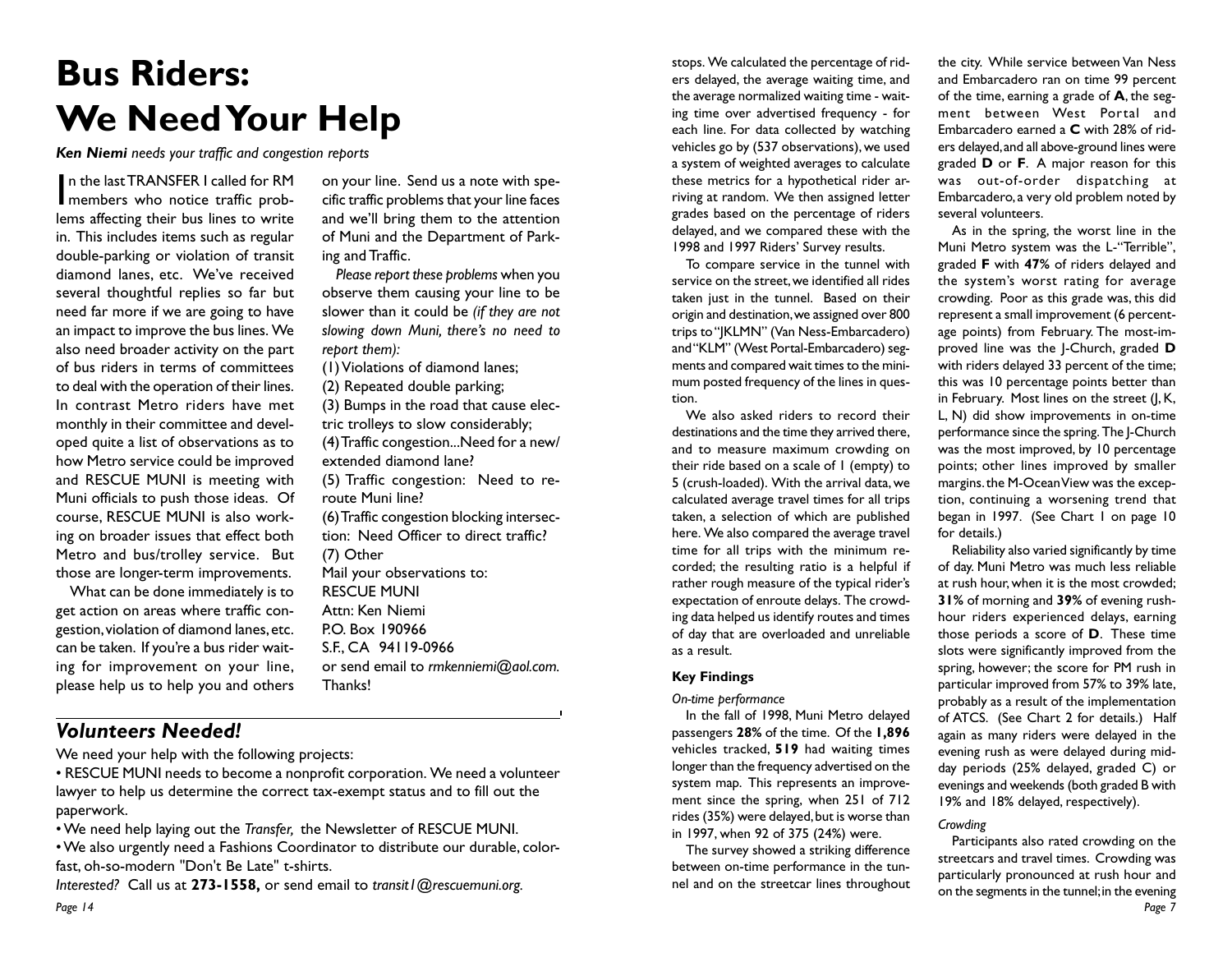rush, for example, almost half of streetcars were crush-loaded. All lines to and through West Portal suffered from extreme crowding; the K, L, M, and "KLM" segment all were rated "4" or "5" on our 5-point scale around half the time. Even on nights and weekends, the level of crowding was remarkably high, with cars crush-loaded 17 and 18 percent of the time, respectively.

In our view, this is an unacceptable level of crowding, one not experienced by commuters on any other transit system in the area. Many participants commented that they could not board one or several cars due to crowding. In many cases, the high level of crowding (which results primarily from insufficient capacity, but also from misallocation of resources) contributes to poor on-time performance. Many riders have noted to us that they have abandoned the Muni Metro because of crowding as much as late streetcars; the recent increase of Fast Pass use on BART by several thousand trips per day is surely one result of this problem.

#### *Travel times*

Riders in the subwayalso experienced long and erratic travel times, with the average trip taking **1.6** times the shortest time recorded for the trip taken, and with average travel times in the subway (JKLMN and KLM segments) more than **twice** recorded minimums. Outside the tunnel, service was much more consistent, with the average trip under **1.4** times the minimum. (An ideal score would be 1.0, with all trips taking the same amount of time; this should happen in the subway.) This confirmed what we already knew anecdotally: one cannot count on Muni to get to one's destination on time, even if it arrives at the stop within the published interval.

#### **Rider Comments**

As always, riders gave us ample comments on system reliability, operator and staff courtesy, comfort and convenience. Many riders reported trouble:

*• [N] Late to work. 25-30 people had already been waiting .5 hr … At arrival at Church/* *Duboce at 8:35, trains sat there :10, then another :10 at subway entrance. Not ONE WORD from driver the entire time!*

*• [N] 15 min. Breda Car Breakdown—typical*

*• [L] complete mess up at West Portal with no trains moving for 20+ min.*

*• [N] Crowded, hot, stuffy, extremely unpleasant. What can be done to improve this unbearable situation?*

*• [N] Gave up.*

*• N] Stuck at tunnel for 15 min with high pitched sound because steps were stuck in down position. Back PA system did not work. • [KLM] Changed jobs outside of S.F. to no*

*longer have to use Muni to commute*

*• [Overheard on the streetcar] I don't feel bad about driving anymore.*

One reported a serious safety violation:

*• [KLM] Very crowded. In doorway. At Powell St. the doors on BOTH sides opened and I almost fell out under the car...driver was reading a book and not paying any attention* Others reported better service:

*• [KLM] Surprisingly good, fast service!*

*• [N] This is a significant improvement in the service I have experienced over the last 3 years. Despite the improvement, needing 50-60 minutes (incl. wait time) for a 6 mile commute seems ridiculous.*

*• [N] I hate to admit it, but after the first few weeks of chaos, the new system seems to be working pretty well. I like the fact that you can tell how long before a train I coming, at least in the subway.*

And one reported a remarkable episode of rider-operator cooperation:

*• [N] Car blocking track at Carl & Cole, passengers moved it, delayed ~5 minutes* **Policy Implications**

This survey shows both the benefits and the limitations of Muni's Advanced Train Control System and the Muni Metro Extension and Turnback as a means of running Muni Metro on time. With ATCS, Muni is in fact running more trains per hour through the system, and they are in fact running closer to on-time than they did in the spring. But because they are still dispatched out of order and they are almost

ation should not be regarded as intentionally violating the law. How many people have been ensnared in this hypocritical procedure? Why doesn't Muni make an automatic fare box available to cash paying riders on the second car? No recourse was given, and I was not allowed to go to the front of the train and pay my fare according to the new procedures.

Two more police boarded the train near Church St. So, there I was, a law abiding citizen, off to a luncheon at the Hyatt Regency where my wife was speaking for the San Francisco Children's Council, being attended by 4 police officers. Don't they have more important things to attend to in the City, like crime, vandalism, and dangerous drivers (who repeatedly pass Muni trains on the right nearly hitting innocent passengers getting off). Is this what our police department is for?

Why isn't there a fare box available on the rear car, so that cash customers can use it? Why is a flawed policy enforced with a vigor which we rarely see anyplace else?

Needless to say, it was a most upsetting experience, and I was not the only one to suffer because of it. It certainly ruined my day. The police insisted that they had to write the citation, and they made me feel like a criminal, instead of explaining the procedure and giving me a warning. At first, I could not believe what was happening. There was no place to purchase a ticket and I was being accused of not buying a ticket. I was supposed to know about this procedure of boarding the front car.

Since that time I have thought of several obvious ways to deal with this new arrangement which would avoid making cash-paying passengers into felons:

1. Put signs at the loading areas that people can read while they are waiting to board;

2. Put signs over the fare box which are direct and explicit: "NO CASH RIDERS ON THIS CAR!" and it should be in about 4 major languages;

3. Have a public address announcement which goes off every couple of stops to inform riders in the back car that they have to go up to the front car.

Most important: It is a ridiculous policy for off peak periods, anyhow, when most riders pay cash to ride. Since that time, I have seen several N-Judahs go by my house all weekend with people standing in the front car while the back car was practically empty. It also increases loading time, when everyone has to board the front door and very few people can use the second car. Such was the case on the day I was cited.

Attacking the people who ride and support Muni is not the way to win support for the system. The same thing has happened to many other innocent people. If you need police force or the threat of it to implement a simple procedure, there is something wrong with the procedure. It will continue to snare people who are occasional riders, can't read English, or are new to the city (visitors and tourists). I hope something can be done about this soon, and I feel an apology is in order, not just for me, but for all the innocent people who have been trapped in this situation.

Yours truly,

Sanford Siegel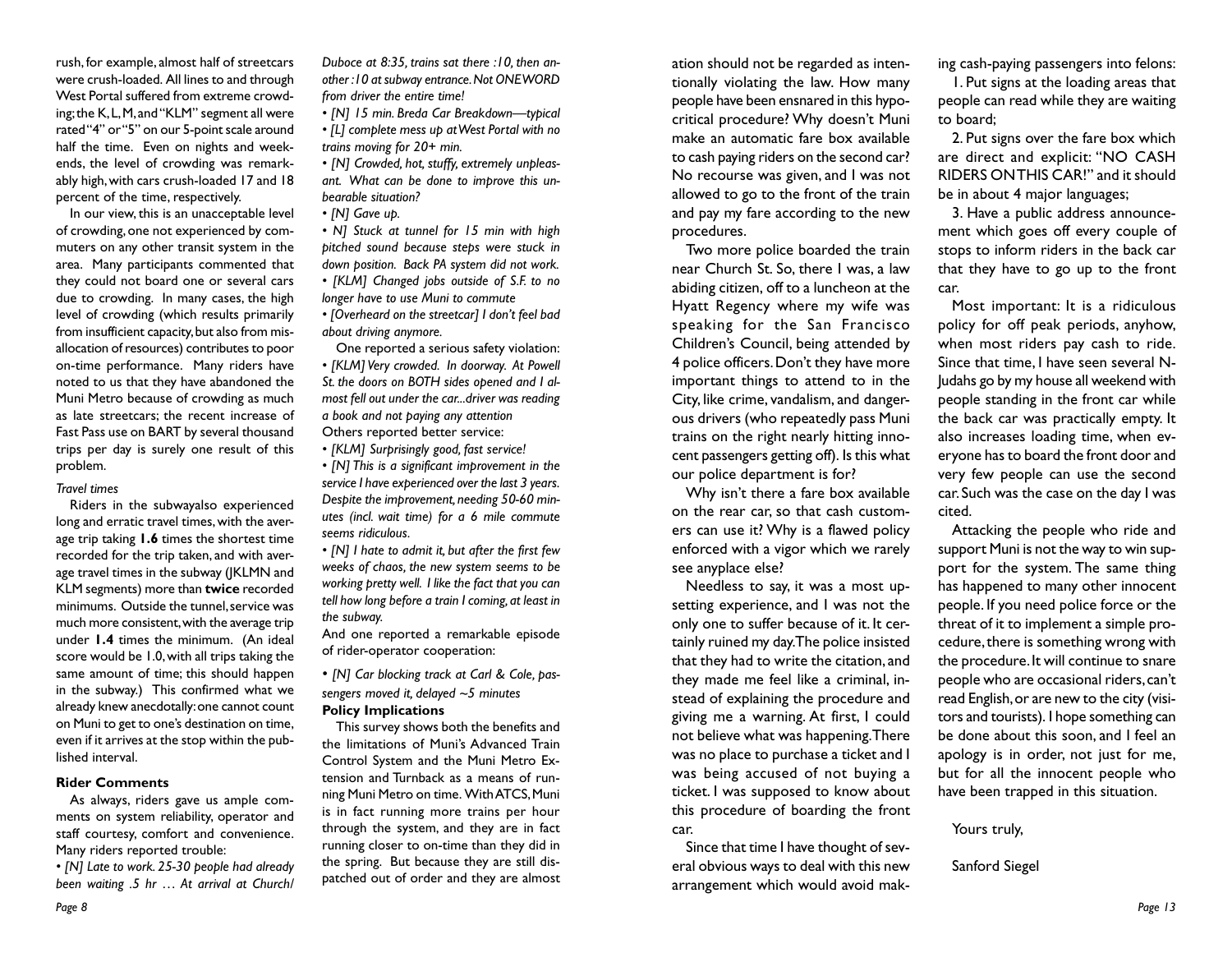## **POP = Entrapment?**

*Sanford Siegel forwarded us this letter on Proof-of-Payment on the N-Judah line*

### October 5, 1998 From: Sanford Siegel To: Emilio Cruz, Director, Muni CC: RESCUE MUNI Dear Sir,

On Friday, October 2, I had one of the most upsetting, unjust, and humiliating experiences of my life on the N-Judah line, and it regards the new "proof of payment policy" and the way in which it is enforced. I have been a strong supporter of public transportation all of my life. I am a property owner, a teacher in the San Francisco Unified School District, and have lived in San Francisco for 30 years. Although I am an occasional rider, I strongly support a good public transit system. I was active in working with Muni two years ago to improve the UCSF Keystop and to save the trees at that location. My main means of transportation is bicycling and walking. My wife commutes on the N-Judah almost daily.

I waited for the eastbound N-Judah at Arguello and Irving (UCSF) with my son on Friday, October 2, about 11:15 AM. After some time, a two car train arrived, and there were many people waiting. A long line went to the first car front door, so I went to front door of the second car, which was more than half empty. The first car was quite full, so that seemed like the most logical thing to do. I was paying cash and had two dollars ready for both of us. When I got on the car, fully prepared to pay, I found that there was no driver and the fare box was locked behind a glass door. Several other passengers encountered the same situation. There was no sign

over the fare box saying that cash paying passengers must enter the first car. I and my son took our seats, and I kept my money handy since I knew there was a "proof of payment policy." I figured, when and if a Muni employee entered the car, I would give him/her the money and get my ticket. I should also mention that I have always paid my Muni fares, as I think they are the greatest transportation bargain in the world, and I certainly had every intention of paying this one.

Two stops later, at Stanyan Street, two policemen boarded the car and demanded "proof of payment." I showed them my money and said there was no one to give it to and the fare box was locked up. I offered it to them, and instead they asked for my ID, which I gave them. Immediately, they began writing up a citation. I was outraged. They did the same for several other passengers, and I argued with them about the whole procedure. The other passengers cited also had intended to pay.

This was "entrapment", a situation purposely designed to put people in jeopardy of breaking the law when they have no intention of doing so. I was told there was a small sign on the outside of the car explaining the requirement that cash paying riders should enter the first car. Obviously, I did not see it. When one is quickly boarding a streetcar, one does not stop to read small signs on the side of the door, especially when one has been riding the cars for years and things have been basically the same as far as procedure. In any case, someone caught in this situall one car trains, the level of service for individual lines has not improved much at all. Of course, service between Van Ness and Embarcadero is excellent, because for users in this area the specific line does not matter - but this is small consolation for commuters from outside the central city.

That crowding is an issue is itself not big news, but the severe level of crowding identified by our volunteers suggests that Muni's decision to take 20 cars out of service is adversely affecting service. Many riders noted severe, and in some cases unsafe, levels of crowding that make the Muni experience particularly frustrating. Crowding was most severe for riders in the central city, because cars on all lines were full by the time they got to their stop; this lack of sufficient capacity makes it very difficult to depend on Muni at rush hour.

RESCUE MUNI has proposed several "quick fixes" to Muni, that we believe would improve service in the short term. (These are described in greater detail elsewhere in this TRANSFER.) In brief, we recommend:

• Dispatching trains in order at Embarcadero, particularly J/K/M;

• Running two-car trains whenever possible; • Extending proof-of-payment Metro-wide, with *much better communication* to riders about procedures for paying cash fares; and • Replacing the N to CalTrain with a fre-

**Practicing what we preach...**

Some of you may have noticed that this *Transfer* came a bit sooner than expected - in fact, it was *bunched* with the fall issue. We're sensitive to this concern, so we ran the numbers.

### *Transfer* **On-Time Survey**



quent, one-car Castro-CalTrain shuttle. **Conclusions**

Muni Metro is getting better - and it isn't. Inside the tunnel, service is distinctly more reliable and frequent than it was in the spring - but crowding is such that riders often can't get on. Outside the tunnel, service is not as bad as it was in the spring, except on the M-Ocean View - but on no line is it even as "good" as it was in February 1997. Travel times can occasionally be quite fast in the tunnel - but one needs to plan on long travel times, due to the frequency of delays. Meanwhile, Muni boasts of improving trains per hour at Embarcadero while refusing to do the one thing, dispatching cars in order, that would most reduce the occurrence of delays.

And so the old questions remain. Can Muni reasonably claim to have improved service, having reduced available cars by 20 percent? Can a railway under such conflicting political and bureaucratic pressure operate effectively? Can we expect the railway to meet, under its "no-excuses" 1999 budget, real performance benchmarks based on the rider's experience? Do Mayor Brown and Emilio Cruz have a rational plan for bringing Muni Metro service levels at least back to where they were when the Mayor took office? Will Muni remain the huge issue it is now in next fall's mayoral race? We shall see. ★